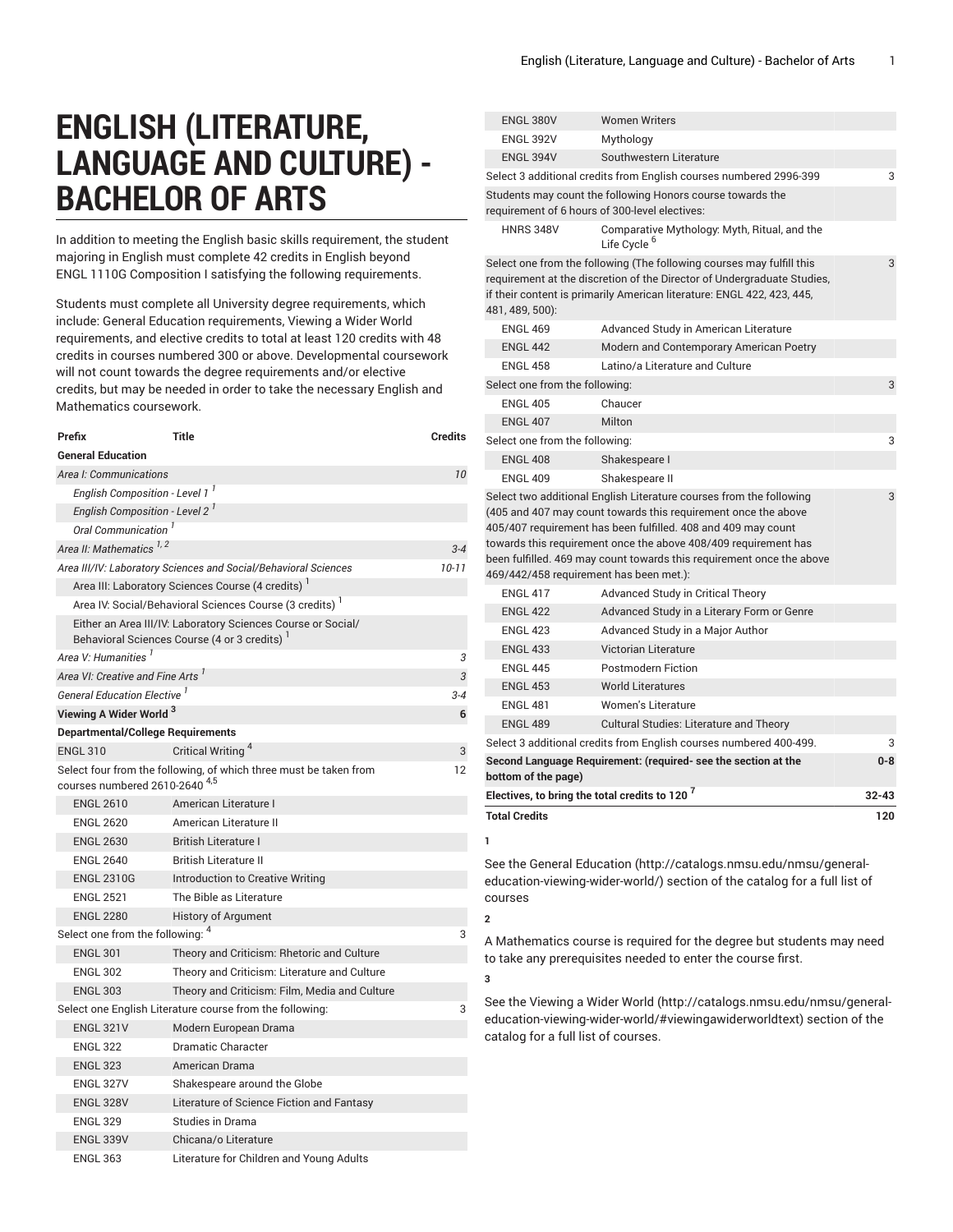### **4**

Students may make 1 or 2 of the following substitutions:

- [HNRS 2160G](/search/?P=HNRS%202160G) New Testament as Literature for [ENGL 2521](/search/?P=ENGL%202521) The Bible as Literature;
- [HNRS 2171G](/search/?P=HNRS%202171G) The Worlds of Arthur, [HNRS 2173G](/search/?P=HNRS%202173G) Middle Ages, or [HNRS 2117G](/search/?P=HNRS%202117G) The World of the Renaissance: Discovering the Modern for [ENGL 2630](/search/?P=ENGL%202630) British Literature I;

**5**

These 15 credits should be completed before the student enrolls in 400 level courses.

# **6**

Students may not take both ENGL 392V Mythology and HNRS 348V Comparative Mythology: Myth, Ritual, and the Life Cycle.

#### **7**

Elective credit may vary based on second language requirements, prerequisites, dual credit, AP credit, double majors, and/or minor coursework. The amount indicated in the requirements list is the amount needed to bring the total to 120 credits and may appear in variable form based on the degree. However students may end up needing to complete more or less on a case-by-case basis and students should discuss elective requirements with their advisor.

# **Second Language Requirement**

For the Bachelor of Arts in the English, with a Concentration in Literature, Language and Culture,there is a one year second language requirement, the options to complete this requirement are listed below. The number of credits that a student needs to take may vary depending on what level they come in with. Please speak with an advisor for more information as to which courses you will need to take to fulfill the second language requirement for this degree.

### **Option 1:**

| Prefix                                          | Title                                                                                                                   | Credits |
|-------------------------------------------------|-------------------------------------------------------------------------------------------------------------------------|---------|
| Complete one of the following sequences:        |                                                                                                                         |         |
| <b>CHIN 1110</b><br>& CHIN 1120                 | Mandarin Chinese I<br>and Mandarin Chinese II                                                                           | $4 - 8$ |
| <b>FREN 1110</b><br>& FREN 1120                 | French I<br>and French II                                                                                               | $4 - 8$ |
| <b>GRMN 1110</b><br>& GRMN 1120                 | German I<br>and German II                                                                                               | $4 - 8$ |
| JAPN 1110<br>& JAPN 1120                        | Japanese I<br>and Japanese II                                                                                           | $4 - 8$ |
| <b>SPAN 1110</b><br>& SPAN 1120                 | Spanish I<br>and Spanish II                                                                                             | $4 - 8$ |
| PORT 1110<br>& PORT 1120                        | Portuguese I<br>and Portuguese II                                                                                       | $3-6$   |
| For Heritage Speakers:                          |                                                                                                                         |         |
| <b>SPAN 1210</b><br>& SPAN 1220<br>or SPAN 2210 | Elementary Spanish for Heritage Learners I<br>and Spanish for Heritage Learners II<br>Spanish for Heritage Learners III | $3-6$   |
|                                                 |                                                                                                                         |         |

# **Option 2:**

| Prefix                                                             | Title                     | <b>Credits</b> |  |
|--------------------------------------------------------------------|---------------------------|----------------|--|
| Complete the following sequence for American Sign Language (with a |                           |                |  |
| C- or better):                                                     |                           |                |  |
| <b>SIGN 1110</b>                                                   | American Sign Language I  | $\mathcal{B}$  |  |
| SIGN 1120                                                          | American Sign Language II | 3              |  |

# **Option 3:**

| Prefix           | <b>Title</b>                                                  | <b>Credits</b> |
|------------------|---------------------------------------------------------------|----------------|
|                  | Challenge the 1120 level for the following courses:           |                |
| <b>CHIN 1120</b> | Mandarin Chinese II                                           | 4              |
| or FREN 1120     | French II                                                     |                |
| or GRMN 1120     | German II                                                     |                |
| or JAPN 1120     | Japanese II                                                   |                |
| or SPAN 1120     | Spanish II                                                    |                |
| ΟR               |                                                               |                |
|                  | Challenge the 1120/1220/2210 level for the following courses: |                |
| PORT 1120        | Portuguese II                                                 | 3              |
| or SPAN 1220     | Spanish for Heritage Learners II                              |                |
| or SPAN 2210     | Spanish for Heritage Learners III                             |                |

# **Option 4:**

Pass a three-credit, upper-division course (numbered 300 or above) taught in a second language by the department of Languages and Linguistics.

# **Option 5:**

Obtain college certification of completion of three years of a second language at the high school level with a grade of C- or higher in the second-year level.

# **Option 6:**

By obtaining certification of a working knowledge of a Native American language from the American Indian program director.

# **Option 7:**

By obtaining, from the head of the Department of Languages and Linguistics, certification of a working knowledge of a second language if such language is not taught at NMSU.

# **Option 8:**

In the case of a foreign student who is required to take the TOEFL exam admission, the dean will automatically waive the second language requirement.

# **A Suggested Plan of Study for Students**

This roadmap assumes student placement in MATH 1130G Survey of Mathematics and ENGL 1110G Composition I . The contents and order of this roadmap may vary depending on initial student placement in mathematics and English. It is only a suggested plan of study for students and is not intended as a contract. Course availability may vary from fall to spring semester and may be subject to modification or change.

| <b>First Year</b>                                          |                                                          |                |
|------------------------------------------------------------|----------------------------------------------------------|----------------|
| Semester 1                                                 |                                                          | <b>Credits</b> |
| <b>ENGL 1110G</b>                                          | Composition I <sup>1</sup>                               | 4              |
| <b>MATH 1130G</b>                                          | Survey of Mathematics <sup>1</sup>                       | 3              |
| <b>FYEX 1112</b>                                           | The Freshman Year Experience                             | 3              |
| Area IV: Social and Behavioral Science Course <sup>2</sup> |                                                          |                |
| Area VI: Creative and Fine Arts Course <sup>2</sup>        |                                                          |                |
|                                                            | <b>Credits</b>                                           | 16             |
| Semester 2                                                 |                                                          |                |
| Choose from one of the following:                          |                                                          |                |
| <b>COMM 1115G</b>                                          | Introduction to Communication                            |                |
| <b>ACOM 1130G</b>                                          | Effective Leadership and Communication in<br>Agriculture |                |
| <b>HNRS 2175G</b>                                          | Introduction to Communication Honors                     |                |